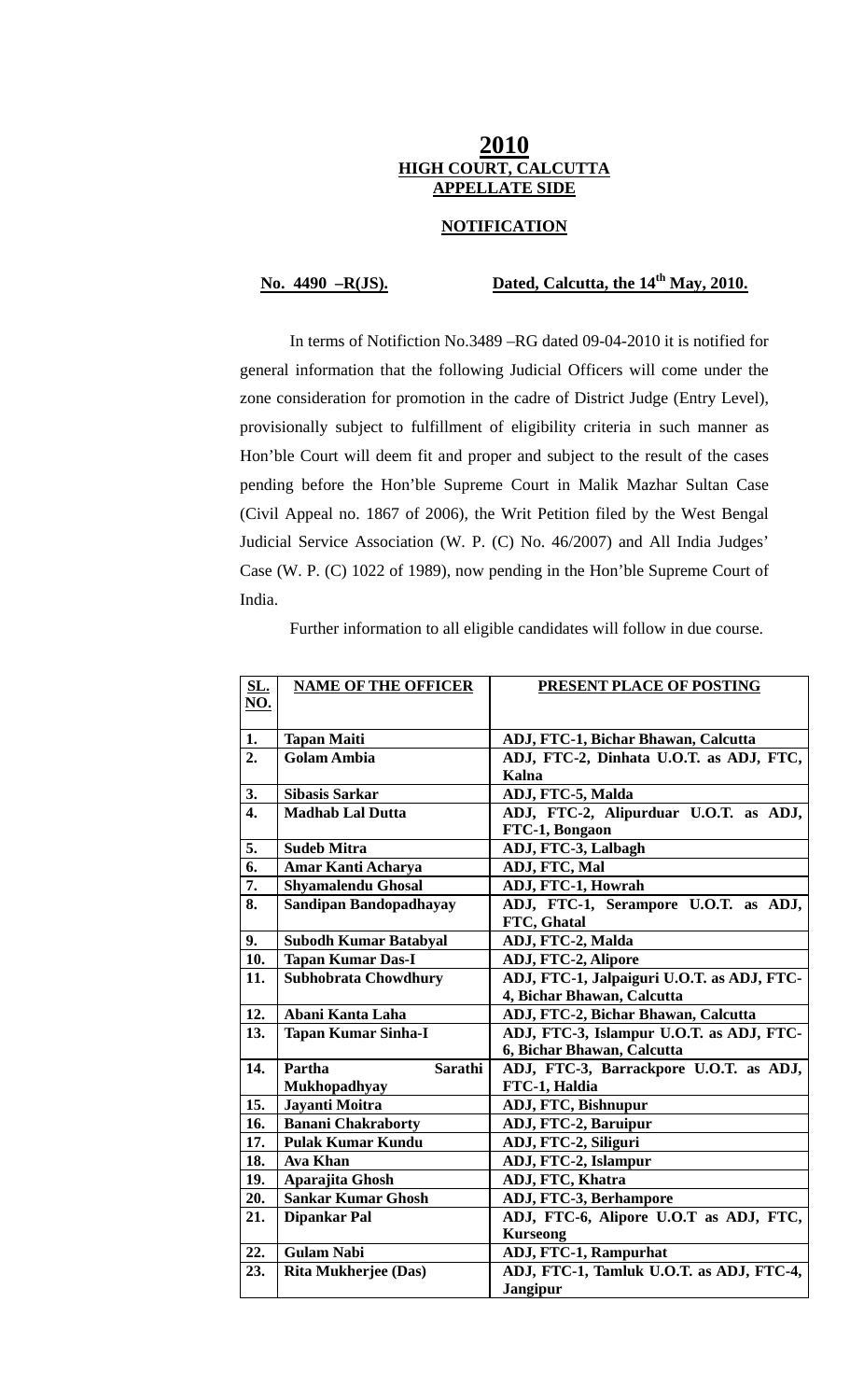| 24. | <b>Tapan Kumar Das-II</b>        | ADJ, FTC-1, Haldia U.O.T. as ADJ, FTC-1,<br>Purulia                    |
|-----|----------------------------------|------------------------------------------------------------------------|
| 25. | <b>Anupam Bhattacharya</b>       | ADJ, FTC-3, Purulia                                                    |
| 26. | <b>Asish Kumar Senapati</b>      | ADJ, FTC-3, Sealdah U.O.T. as ADJ, FTC-2,<br><b>Cooch Behar</b>        |
| 27. | Subhendu Bhattacharya            | ADJ, FTC-4, Krishnagar                                                 |
| 28. | <b>Uttam Kumar Shaw</b>          | ADJ, FTC-2, Tamluk U.O.T. as ADJ, FTC-1,<br><b>Sealdah</b>             |
| 29. | <b>Sikha Sen</b>                 | ADJ, FTC-7, Alipore U.O.T. ADJ, FTC,<br>Dubrajpur                      |
| 30. | <b>Ranjan Kumar Gupta</b>        | ADJ, FTC-3, Barasat                                                    |
| 31. | <b>Santanu Ray</b>               | ADJ, FTC-2, Howrah                                                     |
| 32. | Muktipada Mondal                 | ADJ, FTC-1, Burdwan                                                    |
| 33. | <b>Bibhas Ranjan De</b>          | ADJ, FTC-1, Suri                                                       |
| 34. | <b>Gour Sundar Banerjee</b>      | ADJ, FTC-3, Siliguri U.O.T. as ADJ, FTC-1,<br><b>Arambagh</b>          |
| 35. | <b>Biswanath Bhattacharya</b>    | ADJ, FTC-1, Ranaghat                                                   |
| 36. | <b>Partha Pratim Das</b>         | ADJ, FTC-2, Jangipur                                                   |
| 37. | <b>Bharati Bhattacharya</b>      | ADJ, FTC-2, Burdwan                                                    |
| 38. | <b>Amarendra Nath Ray</b>        | ADJ, FTC-1, Kandi U.O.T. as ADJ, FTC-2,<br><b>Serampore</b>            |
| 39. | Sashikala Basu                   | ADJ, FTC, Buniadpur                                                    |
| 40. | <b>Shyamsundar Chattopadhyay</b> | ADJ, FTC-1, Malda                                                      |
| 41. | <b>Asish Maitra</b>              | ADJ, FTC, Raghunathpur U.O.T. as ADJ,                                  |
|     |                                  | FTC-1, Alipurduar                                                      |
| 42. | Jayati Bhattacharya (Das)        | ADJ, FTC-2, Bongaon                                                    |
| 43. | <b>Ajay Kumar Das</b>            | ADJ, FTC-4, Alipore U.O.T. as ADJ, FTC,<br><b>Jhargram</b>             |
| 44. | Ananda Kumar Mukherjee           | ADJ, FTC-1, Dinhata U.O.T. as ADJ, FTC-2,<br><b>Hooghly</b>            |
| 45. | <b>Gurupada Mondal</b>           | ADJ, FTC, Kurseong U.O.T. as ADJ, FTC,<br>Katwa                        |
| 46. | <b>Kanhaiya Prasad Shah</b>      | ADJ, FTC-2, Ranaghat                                                   |
| 47. | <b>Sukhendu Das</b>              | ADJ, FTC, Mathabhanga U.O.T. as ADJ,<br>FTC-7, Bichar Bhawan, Calcutta |
| 48. | <b>Ashoke Kumar Pal</b>          | ADJ, FTC-3, Contai                                                     |
| 49. | <b>Jayanta Chakraborty</b>       | ADJ, FTC-2, Contai                                                     |
| 50. | <b>Jaladhar Mondal</b>           | ADJ, FTC-3, Tamluk U.O.T. as ADJ, FTC-2,<br>Raiganj                    |
| 51. | Anjali Sinha                     | ADJ, FTC-2, Uluberia U.O.T. as ADJ, FTC-<br>1, Tamluk                  |
| 52. | Quazi Safiur Rahaman             | ADJ, FTC-3, Paschim Medinipur                                          |
| 53. | Subrata Hazra (Saha)             | ADJ, FTC-2, Basirhat                                                   |
| 54. | <b>Pulak Kumar Tewari</b>        | ADJ, FTC, Tehatta U.O.T. as ADJ, FTC-2,<br><b>Kandi</b>                |
| 55. | <b>Somnath Mukherjee</b>         | ADJ, FTC-3, Jangipur U.O.T. as ADJ, FTC,<br><b>Tehatta</b>             |
| 56. | <b>Siddhartha Roy Chowdhury</b>  | ADJ, FTC-1, Kalyani                                                    |
| 57. | <b>Indranil Adhikari</b>         | ADJ, FTC-1, Barrackpore                                                |
| 58. | Soumabrata Sarkar                | ADJ, FTC-3, Burdwan U.O.T. as ADJ, FTC-<br>1, Diamond Harbour          |
| 59. | <b>Arup Basu</b>                 | ADJ, FTC-5, Barrackpore U.O.T. as ADJ,<br>FTC, Raghunathpur            |
| 60. | <b>Samiran Dutta</b>             | ADJ, FTC, Amta<br><b>U.O.T.</b><br>ADJ, FTC,<br>Mathabhanga            |
| 61. | Kaushik Bhattacharya             | ADJ, FTC-2, Berhampore                                                 |
| 62. | <b>Asish Deb</b>                 | ADJ, FTC, Bolpur                                                       |
| 63. | <b>Shyamal Kumar Biswas</b>      | <b>ADJ, FTC-1, Berhampore</b>                                          |
| 64. | Dwijendra Nath Roy Barman        | ADJ, FTC-2, Arambagh U.O.T. as ADJ,<br>FTC-2, Alipurduar               |
| 65. | <b>Chapal Kumar Panda</b>        | ADJ, FTC-3, Tamluk                                                     |
| 66. | <b>Pinaki Basu</b>               | ADJ, FTC-4, Diamond Harbour U.O.T. as<br>ADJ, FTC-1, Asansol           |
|     |                                  |                                                                        |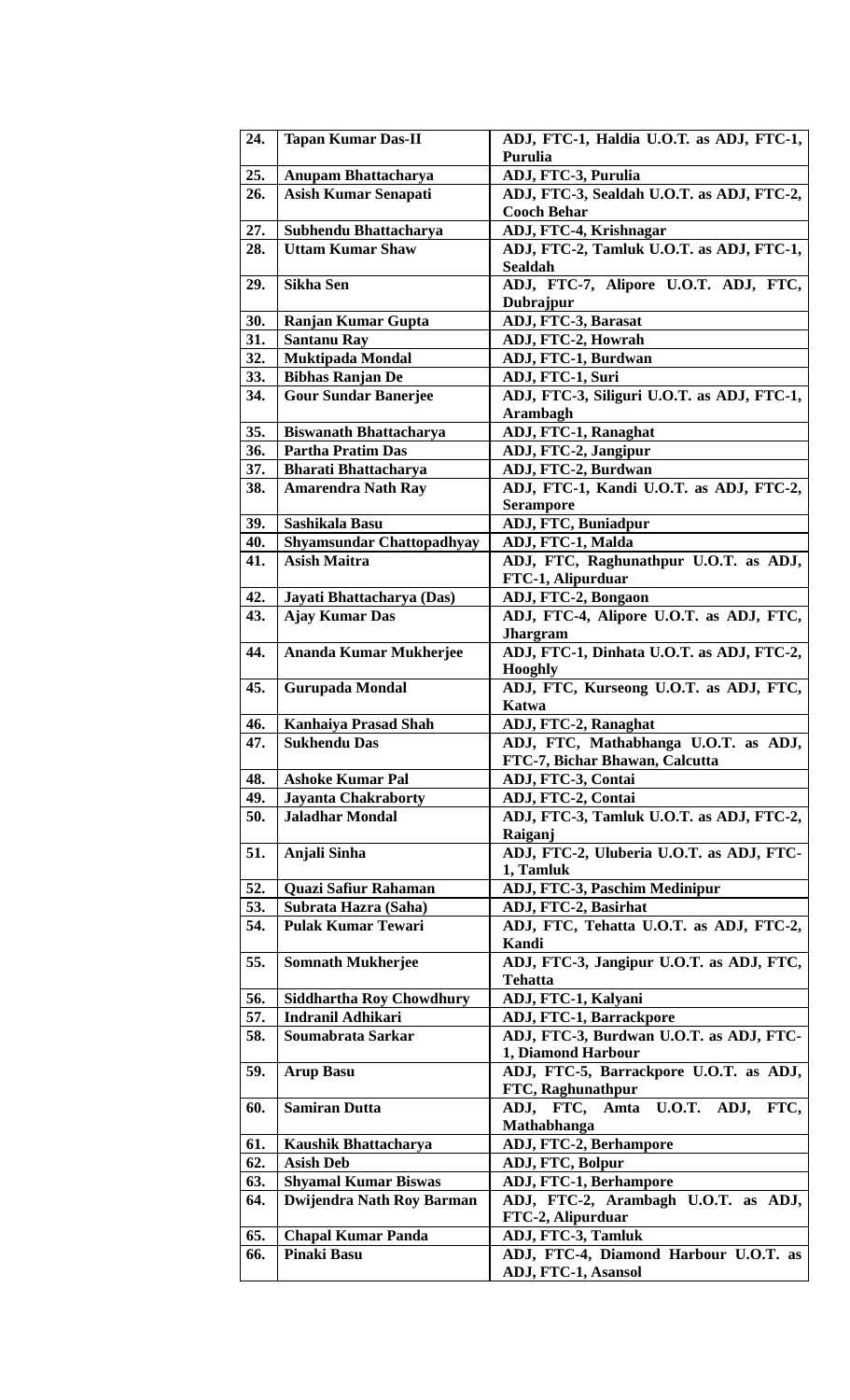| 67.  | <b>Buli Das</b>                              | ADJ, FTC-1, Jangipur                                                                                  |
|------|----------------------------------------------|-------------------------------------------------------------------------------------------------------|
| 68.  | <b>Santanu Mishra</b>                        | ADJ, FTC-2, Haldia U.O.T. as ADJ, FTC,                                                                |
|      |                                              | Amta                                                                                                  |
| 69.  | <b>Mina Sarkar</b>                           | ADJ, FTC-8, Alipore                                                                                   |
| 70.  | <b>Hargovind Singh</b>                       | <b>ADJ, FTC-2, Rampurhat</b>                                                                          |
| 71.  | <b>Debashis Halder</b>                       | ADJ, FTC-6, Barrackpore U.O.T. as ADJ,                                                                |
|      |                                              | FTC-1, Dinhata                                                                                        |
| 72.  | <b>Subhra Sankar Bhatta</b>                  | ADJ, FTC-10, Alipore                                                                                  |
| 73.  | <b>Asish Kumar Das</b>                       | ADJ, FTC, Kakdwip                                                                                     |
| 74.  | Dharani Adhikari                             | ADJ, FTC-4, Jangipur U.O.T. ADJ, FTC-1,                                                               |
| 75.  |                                              | Jalpaiguri                                                                                            |
| 76.  | <b>Pallab Roy Chowdhury</b>                  | ADJ, FTC-2, Suri<br>ADJ, FTC-3, Howrah U.O.T. ADJ, FTC-3,                                             |
|      | Manoj Kumar Sarma                            | <b>Siliguri</b>                                                                                       |
| 77.  | Ajeya Matilal                                | ADJ, FTC-4, Jalpaiguri                                                                                |
| 78.  | <b>Firoza Khatoon</b>                        | ADJ, FTC-3, Alipurduar U.O.T. as ADJ,                                                                 |
|      |                                              | FTC, Durgapur                                                                                         |
| 79.  | <b>Debasish Bandopadhyay</b>                 | ADJ, FTC-1, Raiganj U.O.T. ADJ, FTC-8,                                                                |
|      |                                              | <b>Bichar Bhawan, Calcutta</b>                                                                        |
| 80.  | <b>Amalendu Bhowmick</b>                     | ADJ, FTC-2, Sealdah                                                                                   |
| 81.  | <b>Debasish Dutta</b>                        | <b>ADJ, FTC-1, Cooch Behar</b>                                                                        |
| 82.  | <b>Rabindra Nath Malick</b>                  | ADJ, FTC-3, Bichar Bhawan, Calcutta                                                                   |
| 83.  | <b>Swadesh Ranjan Ray</b>                    | <b>ADJ, FTC-1, Paschim Medinipur</b>                                                                  |
| 84.  | <b>Karna Prasad Barman</b>                   | ADJ, FTC-3, Alipore                                                                                   |
| 85.  | <b>Tapan Kumar Sinha-II</b>                  | ADJ, FTC-2, Barrackpore                                                                               |
| 86.  | <b>Shyamal</b><br><b>Kumar</b><br><b>Roy</b> | ADJ, FTC-4, Barasat                                                                                   |
|      | Chowdhury                                    |                                                                                                       |
| 87.  | <b>Ashim Kumar Das</b>                       | ADJ, FTC-1, Uluberia                                                                                  |
| 88.  | <b>Shukla Sengupta</b>                       | <b>ADJ, FTC-4, Paschim Medinipur</b>                                                                  |
| 89.  | <b>Pradip Barman</b>                         | ADJ, FTC-5, Alipore                                                                                   |
| 90.  | <b>Daman Prasad Biswas</b>                   | ADJ, FTC-9, Alipore                                                                                   |
| 91.  | <b>Amit Chattopadhyay</b>                    | ADJ, FTC-9, Bichar Bhawan, Calcutta                                                                   |
| 92.  | <b>Prabir Kumar Mishra</b>                   | ADJ, FTC-2, Chandernagar                                                                              |
| 93.  | Partha Sarathi Chakraborty                   | <b>ADJ, FTC-4, Barrackpore</b>                                                                        |
| 94.  | Debabrata Mukherjee                          | CJM, Chinsurah                                                                                        |
| 95.  | <b>Masuk Hossain Khan</b>                    | CJM, Suri                                                                                             |
| 96.  | <b>Smt. Sumitra Roy</b>                      | <b>CJM, Barasat</b>                                                                                   |
| 97.  | <b>Yasmin Fatma</b>                          | <b>CJM, Balurghat</b>                                                                                 |
| 98.  | Sri Sankar Mani Tripathi                     | <b>Civil Judge (Senior Division), Islampur</b>                                                        |
| 99.  | Sri Manojyoti Bhattacharya                   | Civil Judge (Senior Division), 9th<br>Court.                                                          |
|      |                                              | <b>Alipore</b>                                                                                        |
| 100. | <b>Smt. Arti Sharma Roy</b>                  | CJM, Bankura                                                                                          |
| 101. | <b>Sri Pradip Kumar Ray</b>                  | Civil Judge (Senior Division), Burdwan                                                                |
|      |                                              | <b>U.O.T.</b> as Deputy Registrar, Human Rights                                                       |
|      |                                              | <b>Commission</b>                                                                                     |
| 102. | <b>Sri Uttam Kumar Nandy</b>                 | CJM, Darjeeling, U.O.T. as Civil Judge                                                                |
|      |                                              | (Senior Division), 1 <sup>st</sup> Court, Krishnagar                                                  |
| 103. | Sri Narendra Nath Dasgupta                   | <b>CJM, Paschim Medinipur</b>                                                                         |
| 104. | Sri Santanu Jha                              | CJM, Murshidabad                                                                                      |
| 105. | Smt.<br>Rajashree<br><b>Basu</b>             | <b>ACJM, Barrackpore</b>                                                                              |
|      | <b>Adhikary</b>                              |                                                                                                       |
| 106. | <b>Sri Bidyut Kumar Roy</b>                  | <b>ACJM, Sealdah</b>                                                                                  |
| 107. | Sri Arabinda Panti                           | Civil Judge (Senior Division), Lalbagh U.O.T.                                                         |
|      |                                              | as ACJM, Uluberia                                                                                     |
| 108. | Sri Arghadeb Khan                            | <b>Civil Judge (Senior Division), Baruipur</b>                                                        |
| 109. | Sri Shyam Prakash Rajak                      | Registrar<br><b>Rights</b><br><b>Deputy</b><br>(Human<br><b>Commission) U.O.T. as CJM, Darjeeling</b> |
| 110. | <b>Sri Rabi Ranjan Chakraborty</b>           | <b>ACMM, Calcutta</b>                                                                                 |
| 111. | Sri Apurba Sinha Roy                         | CJM, Alipore U.O.T. ACJM, Toofanganj                                                                  |
| 112. | <b>Sri Tarak Nath Bhagat</b>                 | <b>ACJM, Bolpur</b>                                                                                   |
| 113. | <b>Sri Ajoy Kumar Mukherjee</b>              | Civil Judge (Senior Division), 2nd<br>Court,                                                          |
|      |                                              | <b>Krishnagar</b>                                                                                     |
|      |                                              |                                                                                                       |